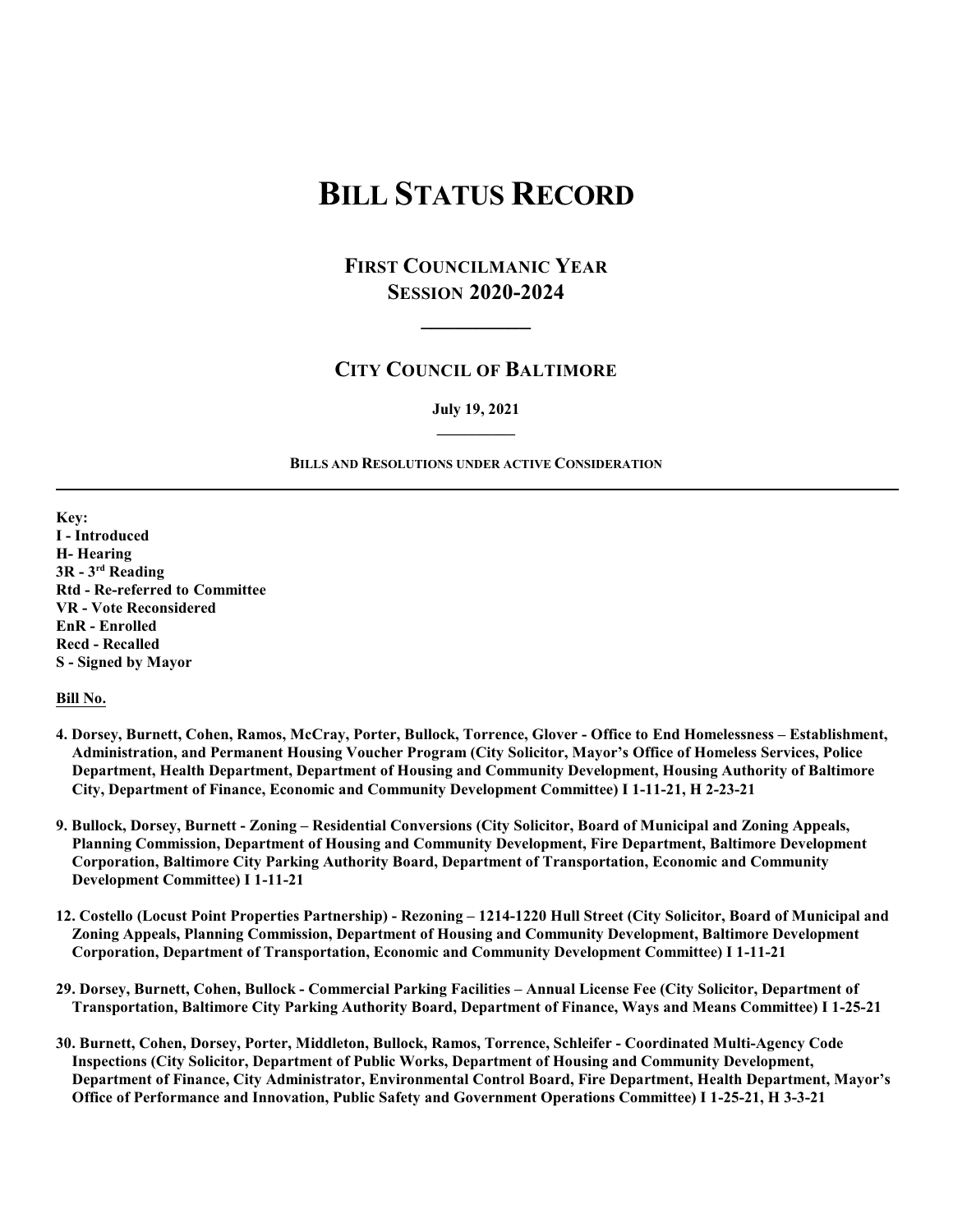- **33. Ramos, Burnett, Middleton, Dorsey, Cohen, Stokes, Glover Imari's LGBTQ Procurement Preference Act (City Solicitor, Minority and Women's Opportunity Office, Mayor's Office of Minority and Women's Business Development, Executive Office of the Mayor, Baltimore City Information and Technology, Mayor's Office of Equity and Civil Rights, Comptroller, Department of Finance, Public Safety and Government Operations Committee) I 2-8-21, H 3-24-21, H 5-26- 21, Rtd 6-8-21, H 6-16-21**
- **35. Torrence Landmark List Reed Calloway House (City Solicitor, Board of Municipal and Zoning Appeals, Planning Commission, Department of Housing and Community Development, Commission for Historical and Architectural Preservation, Baltimore Development Corporation, Education, Workforce, and Youth Committee) I 2-8-21**
- **37. Dorsey, Burnett, Cohen, Conway, Bullock Labor and Employment Premium Pay for Gig Workers (City Solicitor, Labor Commissioner, Department of Human Resources, Wage Commission, Department of Finance, Baltimore Development Corporation, Downtown Partnership, Education, Workforce, and Youth Committee) I 2-8-21**
- **39. Stokes, President Mosby, Schleifer, Conway, Costello, Glover, Middleton, Porter, Torrence, Ramos, Cohen, Bullock - Local Hiring - Employment Plan ( City Solicitor, Mayor's Office of Employment Development, Department of Finance, Education, Workforce, and Youth Committee) I 2-8-21, H 4-15-21, H 5-6-21, H 6-24-21**
- **41. President Mosby (Comptroller) Board of Estimates Basic Organization and Procurement Thresholds (City Solicitor, Comptroller, Department of Finance, Minority and Women's Business Opportunity Office, Ways and Means Committee) I 2-22-21**
- **43. President Mosby (Comptroller) Committee on Insurance and Risk Management Revisions (City Solicitor, Comptroller, Department of Finance, City Administrator, Office of Risk Management, Ways and Means Committee) I 2- 22-21**
- **46. Councilmember Dorsey City Property Renaming Eastwood Field to Mayes Meadow (City Solicitor, Planning Commission, Department of Transportation, Department of Real Estate, Baltimore Development Corporation, Department of Finance, Department of Recreation and Parks, Economic and Community Development Committee) I 2- 22-21**
- **47. President Mosby, Councilmember Middleton, Burnett, Bullock, Ramos, Schleifer, Torrence, Conway, Stokes, Cohen, McCray, Glover, Dorsey, Porter, Costello** - **Charter Amendment – Dante Barksdale Career Technology Apprenticeship Fund (City Solicitor, Mayor's Office of Employment Development, Baltimore City Public School System, Department of Finance, Education, Workforce, and Youth Committee) I 3-8-21**
- **48. Councilmember Bullock Construction Projects Project Labor Agreements (City Solicitor, Department of Finance, Baltimore Development Corporation, Labor Commissioner, Mayor's Office of Economic Development, Mayor's Office of Minority and Women-Owned Business Development, Minority and Women's Business Opportunity Office, Ways and Means Committee) I 3-8-21**
- **50. Council President (Office of the President), Bullock, Middleton Burglar Alarms Registration and Regulation False Alarms (City Solicitor, Police Department, Mayor's Office, Department of Finance, Fire Department, Department of Housing and Community Development, Public Safety and Government Oversight Committee) I 3-22-21**
- **51. Councilmember Cohen (Canton Dev, LLC) Rezoning 4900 Boston Street (City Solicitor, Board of Municipal and Zoning Appeals, Planning Commission, Department of Housing and Community Development, Baltimore Development Corporation, Department of Transportation, Department of Finance, Economic and Community Development Commission) I 3-22-21, H 6-22-21**
- **52. Councilmember Cohen (Haven Rock, LLC) Rezoning Block 6458, Lot 004 and Block PSC0, Lot 085 (City Solicitor, Board of Municipal and Zoning Appeals, Planning Commission, Department of Housing and Community Development, Baltimore Development Corporation, Department of Transportation, Department of Finance, Economic and Community**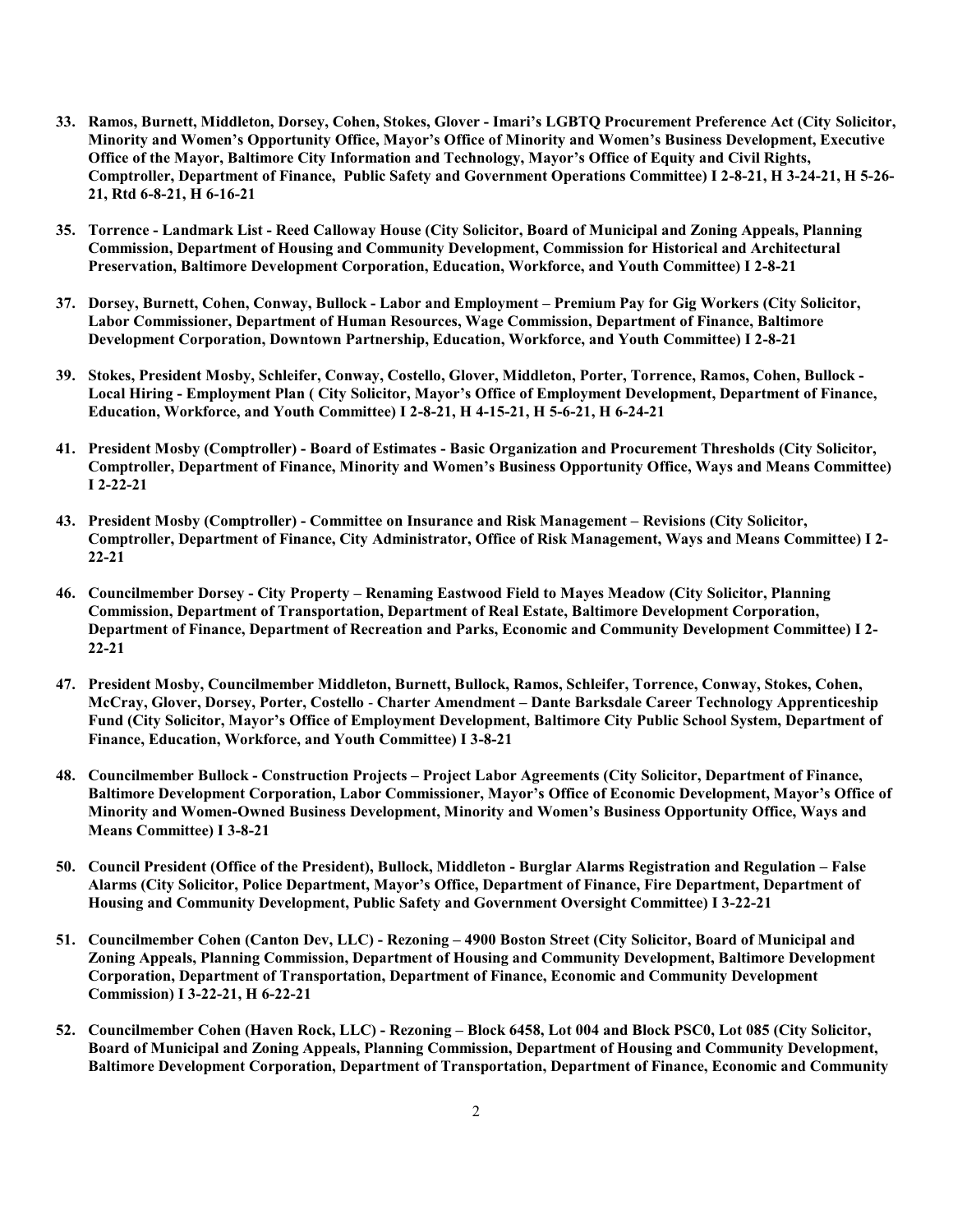**Development Committee) I 3-22-21, H 6-22-21**

- **54. Councilmember Porter (Liberty Properties LLC) Rezoning 605 South Caton Avenue (City Solicitor, Board of Municipal and Zoning Appeals, Planning Commission, Department of Housing and Community Development, Baltimore Development Corporation, Department of Transportation, Department of Finance, Economic and Community Development Committee) I 3-22-21**
- **55. Councilmember Stokes (Canton Dev, LLC) Zoning Conditional Use Retail Goods Establishment (With Alcoholic Beverages Sales) – 2600 North Howard Street (City Solicitor, Board of Municipal and Zoning Appeals, Planning Commission, Department of Housing and Community Development, Baltimore Development Corporation, Department of Transportation, Board of Liquor License Commissioners, Police Department, Fire Department, Parking Authority, Economic and Community Development Committee) I 3-22-21**
- **56. Councilmember Cohen (Canton Dev, LLC) Urban Renewal Canton Industrial Area Amendment \_\_\_ (City Solicitor, Planning Commission, Department of Housing and Community Development, Department of Public Works, Commission for Historical and Architectural Preservation, Baltimore Development Corporation, Department of Transportation, Economic and Community Development Committee) I 3-22-21**
- **58. Councilmember Ramos, Bullock, Dorsey, Middleton, Glover, Burnett, Cohen, Conway, Torrence, Stokes Real Property Tax – Installment Plans (City Solicitor, Department of Planning, Department of Housing and Community Development, Commission for Historical and Architectural Preservation, Department of Real Estate, Department of Finance, Board of Estimates, Information Technology, Ways and Means Committee) I 3-22-21**
- **61. Councilmembers Burnett, Cohen, Dorsey, Bullock, Porter, Middleton, Ramos, Torrence Minority and Women's Business Enterprises - Self-Performance Credit (City Solicitor, Department of Finance, Minority and Women's Business Opportunity Office, Mayor's Office of Minority and Women's Business Development, Public Safety and Government Operations Committee) I 4-5-21, H 6-23-21**
- **63. Councilmember Cohen (K-Group Limited Partnership) Rezoning 1201 Dundalk Avenue (City Solicitor, Board of Municipal and Zoning Appeals, Planning Commission, Department of Housing and Community Development, Baltimore Development Corporation, Department of Transportation, Economic and Community Development Committee) I 4-19-21**
- **64. Councilmember Cohen (Canton Crossing Wine & Spirits, LLC) Zoning Conditional Use Retail Goods Establishment (With Alcoholic Beverages Sales) – A Portion of 3901 Boston Street (Also Known As 3975 Boston Street) (City Solicitor, Board of Municipal and Zoning Appeals, Planning Commission, Department of Housing and Community Development, Baltimore Development Corporation, Department of Transportation, Economic and Community Development Committee) I 4-19-21**
- **65. Councilmember Glover (1103 North Washington Street, LLC) Rezoning 1103-1109 North Washington Street (City Solicitor, Board of Municipal and Zoning Appeals, Planning Commission, Department of Housing and Community Development, Baltimore Development Corporation, Department of Transportation, Parking Authority, Economic and Community Development Committee) I 4-19-21**
- **67. Councilmember McCray, Porter, Middleton, Ramos, Bullock, Torrence, Cohen, Stokes Baltimore City Residency Requirements – Prohibition Against Purposeful Evasion (City Solicitor, Department of Finance, Labor Commissioner, Department of Human Resources, Ethics Board, Public Safety and Government Operations Committee) I 4-19-21**
- **68. President Mosby, Councilmember Middleton, Ramos, Bullock, Stokes, Torrence, McCray, Porter, Glover, Burnett, Cohen - Curing Mistakes in Bids (City Solicitor, Department of Finance, Minority and Women's Business Opportunity Office, Mayor's Office of Minority and Women-Owned Business Development, Department of Public Works, Department of General Services, Department of Planning, Public Safety and Government Operations Committee) I 4-19-21, H 6-23- 21**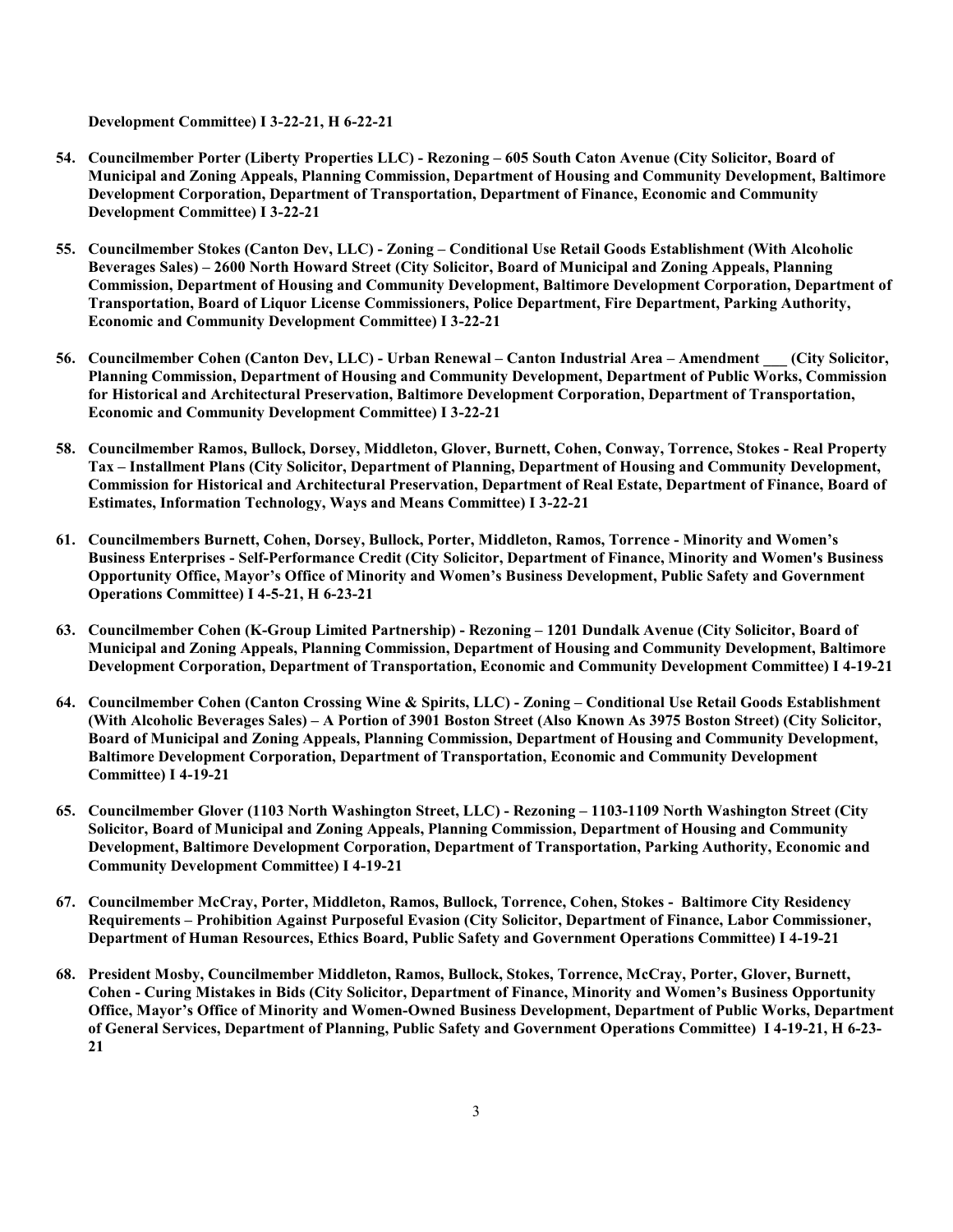- **69. Councilmember Glover, President Mosby, Councilmember Stokes, Cohen, Bullock, Burnett, Ramos, McCray, Torrence, Middleton, Schleifer - Transparency in Procurement (City Solicitor, Department of Finance, Labor Commissioner, Minority and Women's Business Opportunity Office, Mayor's Office of Minority and Women-Owned Business Development, Public Safety and Government Operations Committee) I 4-19-21, H 6-23-21**
- **70. Councilmember Burnett, President Mosby, Middleton, Bullock, Torrence, Porter, Stokes, Ramos, Glover, Cohen - Required Market Research (City Solicitor, Department of Finance, Minority and Women's Business Opportunity Office, Mayor's Office of Minority and Women-Owned Business Development, Labor Commissioner, Public Safety and Government Operations Committee) I 4-19-21, H 6-23-21**
- **71. President Mosby (The Administration [Department of Transportation]) Street Encroachment 1707 Eastern Avenue (City Solicitor, Board of Municipal and Zoning Appeals, Department of Planning, Department of Housing and Community Development, Department of Transportation, Fire Department, Parking Authority, Economic and Community Development Committee) I 5-3-21**
- **73. Councilmember Conway (Jamal Wilson and Markita-Moon Wilson) Zoning Conditional Use Banquet Hall 5600 York Road (also known as 5602A York Road) (City Solicitor, Board of Municipal and Zoning Appeals, Department of Housing and Community Development, Department of Transportation, Fire Department, Parking Authority, Planning Commission, Baltimore Development Corporation, Economic and Community Development Committee) I 5-3-21**
- **74. Councilmember Conway, Torrence, Porter Office of Emergency Management Independent Agency (City Solicitor, Fire Department, Department of Finance, Mayor's Office of Emergency Management, City Administrator, Public Safety and Government Operations Committee) I 5-3-21**
- **76. Councilmember Bullock (Ronald Anderson) Zoning Conditional Use Conversion of a Single-Family Dwelling Unit to 2 Dwelling Units in the R-8 Zoning District – Variance – 1049 Brantley Avenue (City Solicitor, Board of Municipal and Zoning Appeals, Department of Housing and Community Development, Department of Transportation, Fire Department, Parking Authority, Planning Commission, Baltimore Development Corporation, Economic and Community Development Committee) I 5-3-21**
- **77. Councilmember Bullock (Howard Folkes) Zoning Conditional Use Conversion of a Single Family Dwelling Unit to 5 Dwelling Units in the R-8 Zoning District – Variances – 1110 West Lafayette Avenue (City Solicitor, Board of Municipal and Zoning Appeals, Department of Housing and Community Development, Department of Transportation, Fire Department, Parking Authority, Planning Commission, Baltimore Development Corporation, Economic and Community Development) I 5-3-21**
- **78. Councilmember Ramos, Conway, Cohen, Middleton, Torrence- Required Real Estate Disclosures Formerly Vacant Structures (City Solicitor, Department of Planning, Department of Housing and Community Development, Baltimore Development Corporation, Department of Real Estate, Economic and Community Development Committee) I 5-3-21**
- **79. Councilmember Costello (Baltimore Urban Revitalization, LLC) Repeal of Ordinance 90-425 Port Covington Planned Unit Development (City Solicitor, Board of Municipal and Zoning Appeals, Department of Housing and Community Development, Department of Transportation, Fire Department, Parking Authority, Planning Commission, Baltimore Development Corporation, Department of Public Works, Economic and Community Development Committee) I 5-3-21**
- **83. The Council President (The Administration (Department of Recreation and Parks)) Franchise Gas Regulator Station Utility at Lower Gwynns Falls Park (City Solicitor, Department of Planning, Department of Housing and Community Development, Department of Transportation, Fire Department, Parking Authority, Board of Estimates, Economic and Community Development Committee) I 5-17-21**
- **84. The Council President (The Administration (Department of Recreation and Parks)) Franchise Gas Regulator Station Utility in Hanlon Park (City Solicitor, Department of Planning, Department of Housing and Community Development, Department of Transportation, Fire Department, Parking Authority, Board of Estimates, Economic and Community**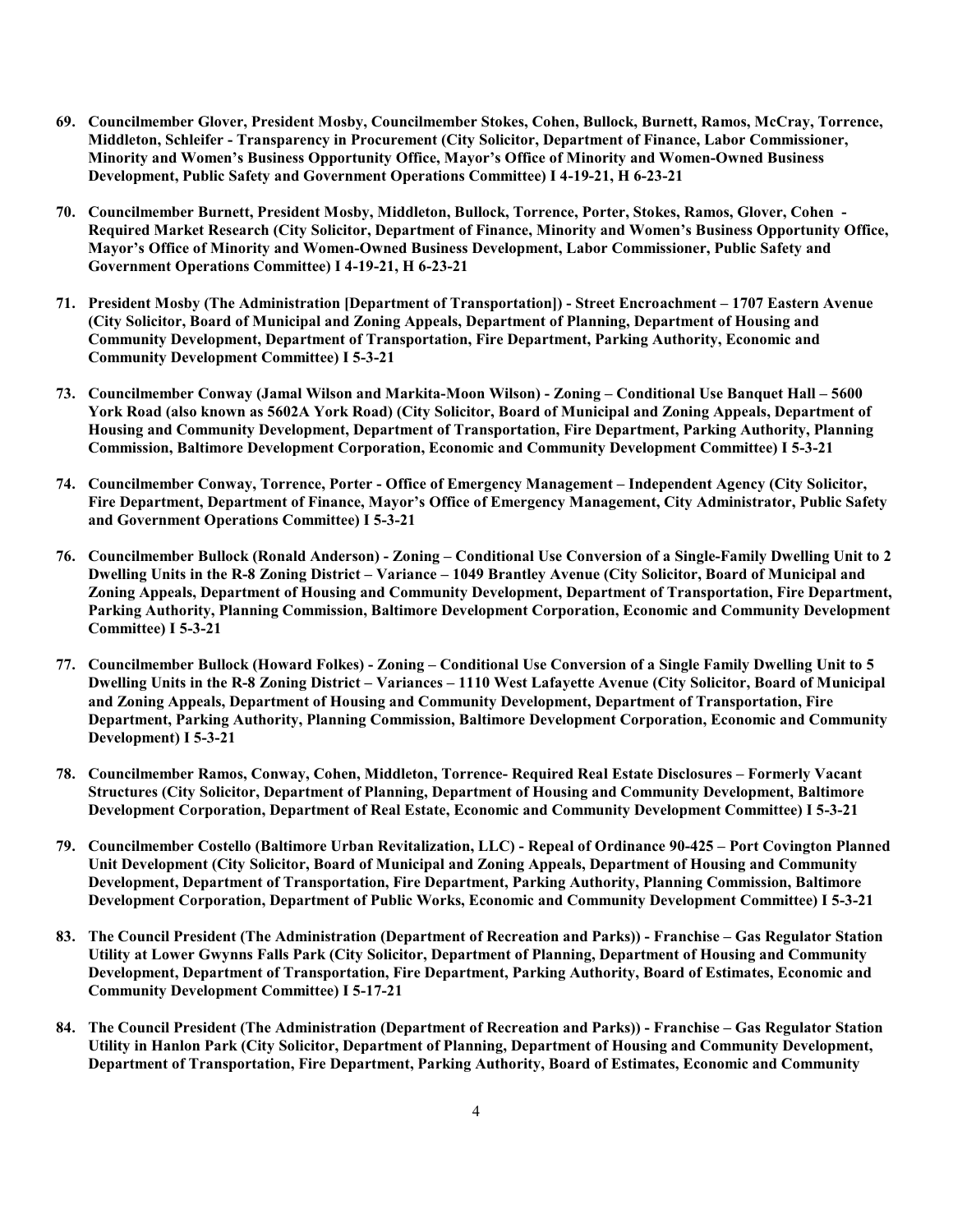**Development Committee) I 5-17-21**

- **85. The Council President (The Administration (Baltimore City Fire Department)) Baltimore City Fire Code Telephone Access to 9-1-1 Emergency System (City Solicitor, Department of Planning, Department of Housing and Community Development, Department of Transportation, Fire Department, Department of Public Works, Department of General Services, Board of Municipal and Zoning Appeals, Department of Finance, Economic and Community Development Committee) I 5-17-21, H 7-13-21**
- **86. The Council President (The Administration (Minority and Women's Business Opportunity Office)) Minority and Women's Business Program - Interim Extension (City Solicitor, Department of Finance, Minority and Women's Business Opportunity Office, Mayor's Office of Minority and Women-Owed Business Development, Public Safety and Government Operations Committee) I 5-17-21, H 6-23-21**
- **87. Councilmember Stokes (James Hooper, LLC)- Rezoning 100 East 23 rd Street, 2300 Saint Paul Street, 2305 Saint Paul Street, 2313 Saint Paul Street, and 2317 Saint Paul Street (City Solicitor, Department of Housing and Community Development, Department of Transportation, Parking Authority, Boarding of Municipal and Zoning Appeals, Planning Commission, Baltimore Development Corporation, Economic and Community Development Committee) I 5-17-21**
- **88. Councilmember Ramos Study and Report Integrated Services Model (City Solicitor, Department of Finance, Mayor's Office of Children and Family Success, City Administrator, Public Safety and Government Operations Committee) I 5- 17-21**
- **89. Councilmember Stokes City Property Naming the Property, Located at Ward 6, Section 9, Block 1318, Lot 2 (also known as 199 North Caroline Street), to be the Dante Barksdale Square (City Solicitor, Department of Transportation, Department of Finance, Planning Commission, Baltimore Development Corporation, Department of Recreation and Parks, Department of Real Estate, Economic and Community Development Committee) I 5-17-21**
- **90. The Council President (The Administration (Department of Transportation)) City Streets Closing Etting Street and four 10 Foot Alleys bounded by Druid Hill Avenue, Gold Street, Division Street and Baker Street (City Solicitor, Department of Planning, Department of Housing and Community Development, Department of Transportation, Baltimore Development Corporation, Economic and Community Development Committee) I 6-8-21**
- **91. The Council President (The Comptroller) Sale of Property Block 6997, Lot 002 (City Solicitor, Department of Planning, Department of Housing and Community Development, Department of Transportation, Department of Real Estate, Parking Authority, Department of Finance, Ways and Means Committee) I 6-8-21**
- **92. Councilmembers Burnett, Cohen, and Dorsey Charter Amendment Homegrown Heroes Fund (City Solicitor, Department of Finance, Ways and Means Committee) I 6-8-21**
- **93. Councilmembers Dorsey (The Administration), Burnett, Cohen, Ramos Revising Whistleblower Rights and Responsibilities (City Solicitor, Department of Finance, Office of the Inspector General, Department of Human Resources, City Administrator, Rules and Legislative Oversight Committee) I 6-8-21**
- **94. Councilmembers Burnett, Cohen, and Dorsey Public Safety Apprenticeship Program Establishment (The Hometown Heroes Act) (City Solicitor, Department of Finance, Fire Department, Baltimore Police Department, Office of Emergency Management, Sheriff's Office, Baltimore City Public School System, Public Safety and Government Operations Committee) I 6-8-21**
- **95. Councilmembers Burnett, Cohen, and Dorsey Labor Trafficking Notice Requirements (City Solicitor, Department of Finance, Baltimore Police Department, Mayor's Office of Neighborhood Safety and Engagement, Health Department, Mayor's Office of Homeless Services, Public Safety and Government Operations Committee) I 6-8-21**
- **96. Councilmember Schleifer Building Code Permit Exemption for Shed, Etc. Construction (City Solicitor, Department of**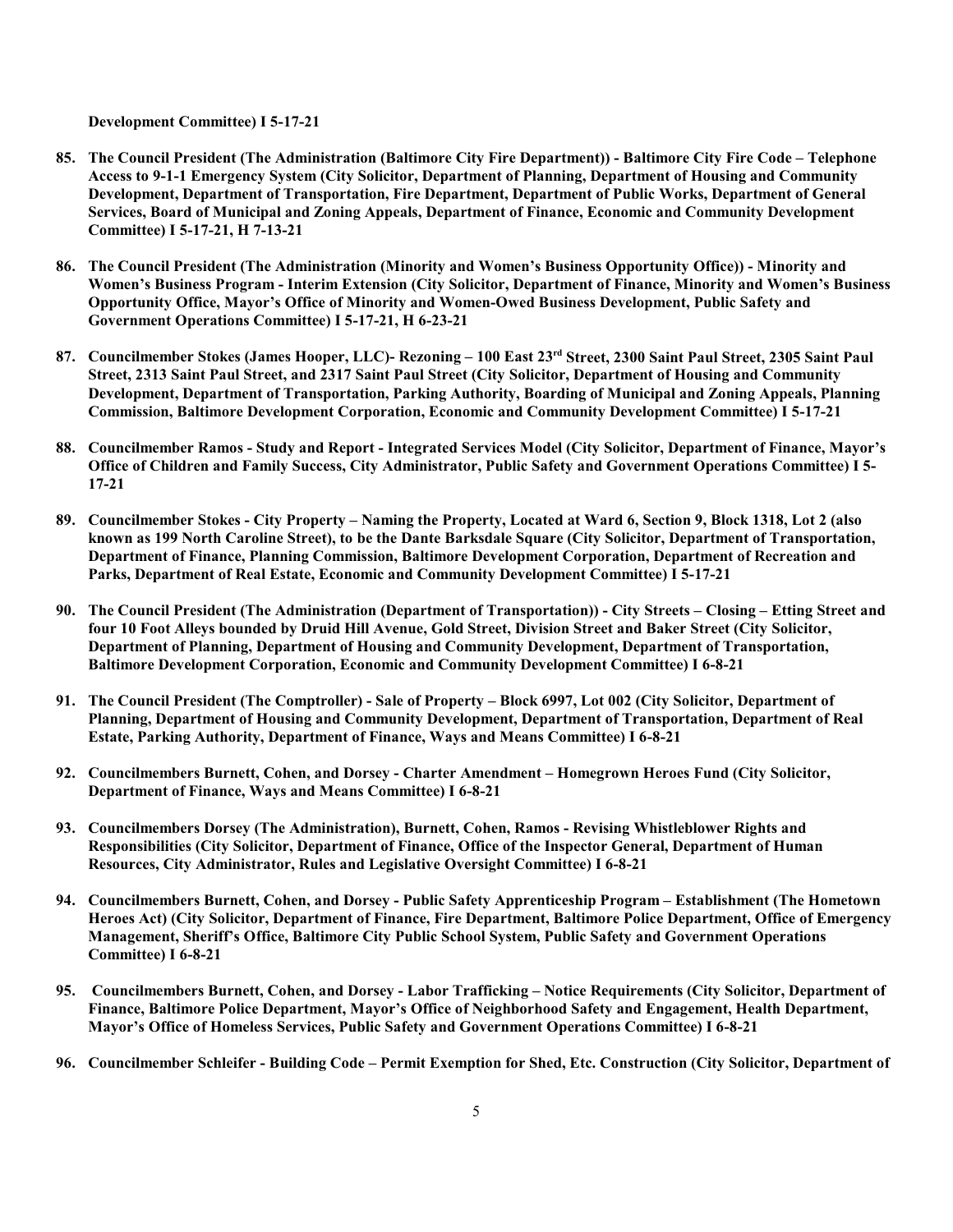**Planning, Department of Housing and Community Development, Department of Transportation, Baltimore Development Corporation, Baltimore City Fire Department, Department of Public Works, Board of Municipal and Zoning Appeals, Rules and Legislative Oversight Committee) I 6-8-21, H 6-10-21**

- **97. Councilmember Middleton, Dorsey, Cohen, Torrence, Porter, Bullock, Stokes Emergency Security Deposit Relief Act ( City Solicitor, Department of Housing and Community Development, Department of Finance, Economic and Community Development Committee) I 6-8-21**
- **98. Councilmember Bullock (Howard Folkes) Zoning Conditional Use Conversion of a Single Family Dwelling Unit to 5 Dwelling Units in the R-8 Zoning District – Variances – 1100 West Lafayette Avenue (City Solicitor, Board of Municipal and Zoning Appeals, Planning Commission, Department of Housing and Community Development, Fire Department, Department of Transportation, Parking Authority, Baltimore Development Corporation, Economic and Community Development Committee) I 6-14-21**
- **99. Councilmember Ramos, Bullock, Dorsey, Cohen Study and Report Tax Sale Accounting (City Solicitor, City Administrator, Department of Finance, Ways and Means Committee) I 6-21-21**
- **100. The Council President (The Administration (Department of Transportation)) City Property Grant of Easements (City Solicitor, Department of Finance, Department of Planning, Planning Commission, Department of Housing and Community Development, Department of Transportation, Department of Real Estate, Economic and Community Development Committee) I 7-19-21**
- **101. The Council President (The Administration (Department of Legislative Reference)) Corrective Bill 2021 General (City Solicitor, Department of Finance, Department of Housing and Community Development, Board of Estimates, Minority and Women's Opportunity Office, Board of Ethics, Baltimore City Employees' Retirement System, Fire and Police Employees' Retirement System, Police Department, Parking Authority, Environmental Control Board, Rules and Legislative Oversight Committee) I 7-19-21**
- **102. Councilmember Torrence Building Permits Disposal Plan Requirement ( City Solicitor, Department of Finance, Department of Housing and Community Development, Board of Municipal and Zoning Appeals, Fire Department, Housing Authority, Economic and Community Development Committee), I 7-19-21**
- **103. President Mosby and Councilmember McCray Suicide Prevention Coordinator Establishment (City Solicitor, Department of Finance, Health Department, Health, Environment, and Technology Committee) I 7-19-21**
- **104. Councilmember McCray Baltimore City Workgroup on Women in Public Safety (City Solicitor, Department of Finance, Police Department, Office of Equity and Civil Rights, City Administrator, Fire Department, Sheriff's Office, Office of Emergency Management, Baltimore City School Police, Health, Environment, and Technology Committee) I 7-19-21**
- **105. Councilmember Conway RPP Area 26 (Campbell Lane) Revisions (City Solicitor, Department of Planning, Department of Transportation, Baltimore Police Department, Parking Authority, Economic and Community Development Committee) I 7-19-21**
- **106. Councilmembers Burnett, Cohen, Dorsey Study and Report Oversight of the Baltimore City Fire Department (City Solicitor, Department of Finance, Office of Equity and Civil Rights, City Administrator, Baltimore City Fire Department, Department of Human Resources, Labor Commissioner, Public Safety and Government Operations Committee) I 7-19-21**
- **107. Councilmembers Burnett, Cohen, Dorsey Study and Report Operations of the Baltimore City Fire Department ( City Solicitor, Department of Finance, Office of Equity and Civil Rights, City Administrator, Fire Department, Department of Human Resources, Labor Commissioner, Public Safety and Government Operations Committee) I 7-19-21**
- **108. Councilmember Bullock City Property Renaming James Mosher Elementary School to Billie Holiday Elementary School (City Solicitor, Department of Finance, Planning Commission, Department of Transportation, Department of Real**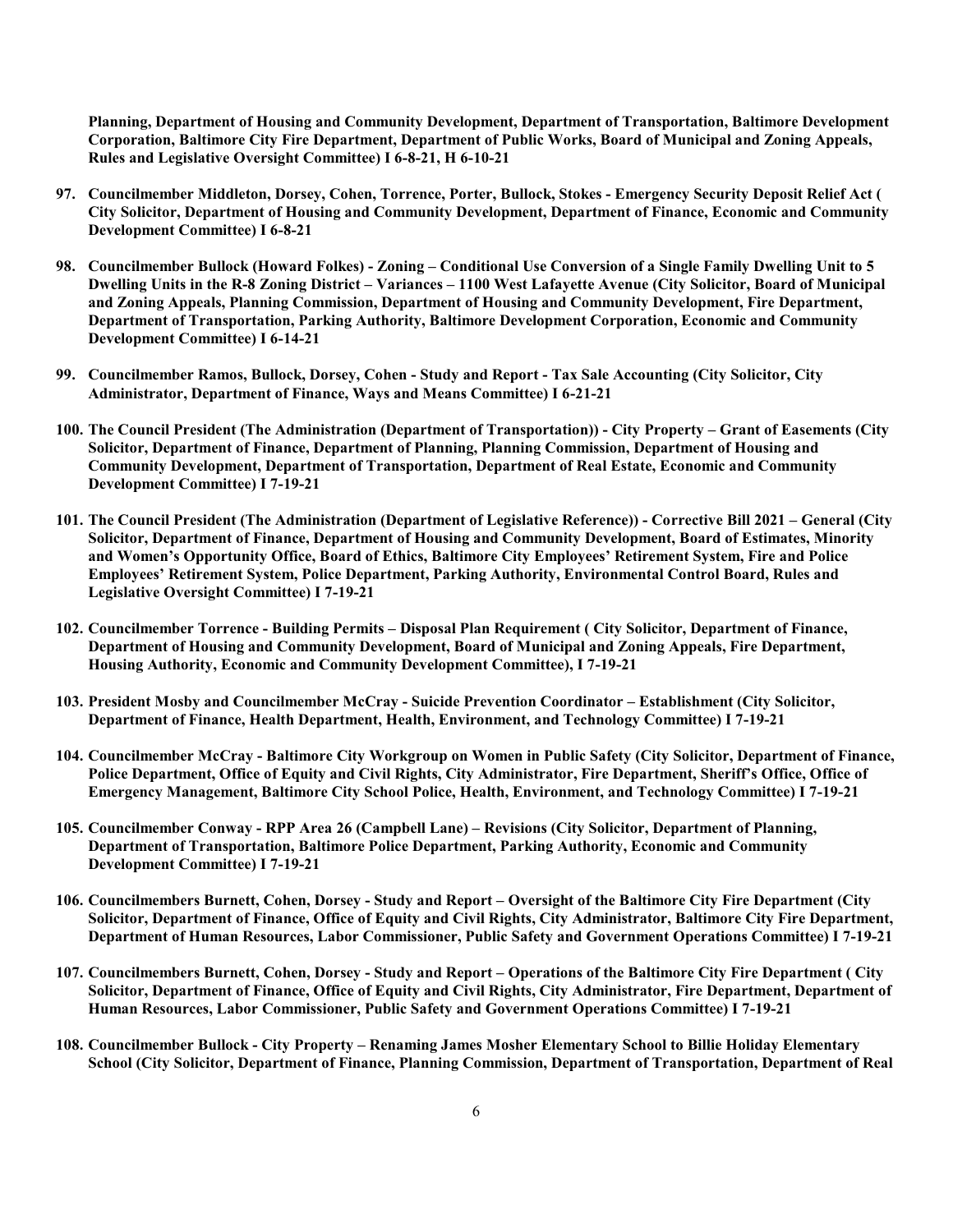**Estate, Baltimore Development Corporation, Baltimore City Public School System, Economic and Community Development Committee) I 7-19-21**

- **109. Councilmember Bullock City Property Renaming Calverton Elementary/Middle School to Katherine Johnson Global Academy (City Solicitor, Department of Finance, Planning Commission, Department of Transportation, Department of Real Estate, Baltimore Development Corporation, Baltimore City Public School System, Economic and Community Development Committee) I 7-19-21**
- **110. Councilmember Conway City Property Renaming Mullan Park to Tupac Amaru Shakur Park ( City Solicitor, Department of Finance, Planning Commission, Department of Transportation, Department of Real Estate, Baltimore Development Corporation, Recreation and Parks, Economic and Community Development Committee) I 7-19-21**
- **111. Councilmember Torrence (Dr. Marilyn Francis Walker) Zoning Conditional Use Conversion of a Single-Family Dwelling Unit to 3 Dwelling Units in the R-7 Zoning District – Variance – 2312 Eutaw Place (City Solicitor, Planning Commission, Department of Housing and Community Development, Department of Transportation, Parking Authority, Fire Department, Baltimore Development Corporation, Economic and Community Development Committee) I 7-19-21**
- **112. Councilmember Schleifer Charter Amendment Supplementary Criminal Apprehension and Conviction Fund (City Solicitor, Department of Finance, Baltimore Police Department, Ways and Means Committee) I 7-19-21**

#### **READY FOR THIRD AND ENROLLED READING**

- **53. Councilmember Schleifer (Victoria Campbell) Rezoning 4207-4209 Menlo Drive (City Solicitor, Board of Municipal and Zoning Appeals, Planning Commission, Department of Housing and Community Development, Baltimore Development Corporation, Department of Transportation, Department of Finance, Economic and Community Development Committee) I 3-22-21, H 6-15-21**
- **57. Councilmember Schleifer (Victoria Campbell) Repeal Reisterstown Plaza Transit Station Urban Renewal Area and Plan (City Solicitor, Planning Commission, Department of Housing and Community Development, Department of Public Works, Commission for Historical and Architectural Preservation, Baltimore Development Corporation, Department of Transportation, Economic and Community Development Committee) I 3-22-21, H 6-15-21**
- **75. Councilmember Burnett, Cohen, Dorsey, Ramos, Bullock Study and Report Sewage Backup Expedited Reimbursement and Direct Assistance Program (City Solicitor, Department of Housing and Community Development, Department of Finance, Information and Technology, Department of Public Works, Health Department, Health, Education, and Technology Committee) I 5-3-21, H 6-16-21**
- **66. Councilmember Conway, Costello, Stokes, Middleton, Torrence, Ramos, Burnett, Porter, Bullock, President Mosby - Retirement Systems – Precluded Investment and Divestment – Fossil Fuel Companies (City Solicitor, Department of Finance, Employees' Retirement System, Fire and Police Employees' Retirement System, Retirement Savings Plan, Labor Commissioner, Department of Human Resources, Public Safety and Government Operations Committee) I 4-19-21, H 5- 26-21, H 6-16-21**

#### **READY FOR THE MAYOR'S APPROVAL**

- **22. Middleton, President Mosby, Stokes, Ramos, Cohen Security Deposit Alternatives (City Solicitor, Department of Housing and Community Development, Housing Authority of Baltimore City, Department of Real Estate, Economic and Community Development Committee) I 1-13-21, H 2-9-21, 3R 3-22-21**
- **31. Glover, President Mosby, Middleton, Ramos, Stokes, Bullock Landlord-Tenant Lease Renewals (City Solicitor, Department of Housing and Community Development, Housing Authority of Baltimore City, Sheriff's Office, Department of Finance, Economic and Community Development Committee) I 1-25-21, H 5-7-21, H 5-18-21, 3R 6-8-21**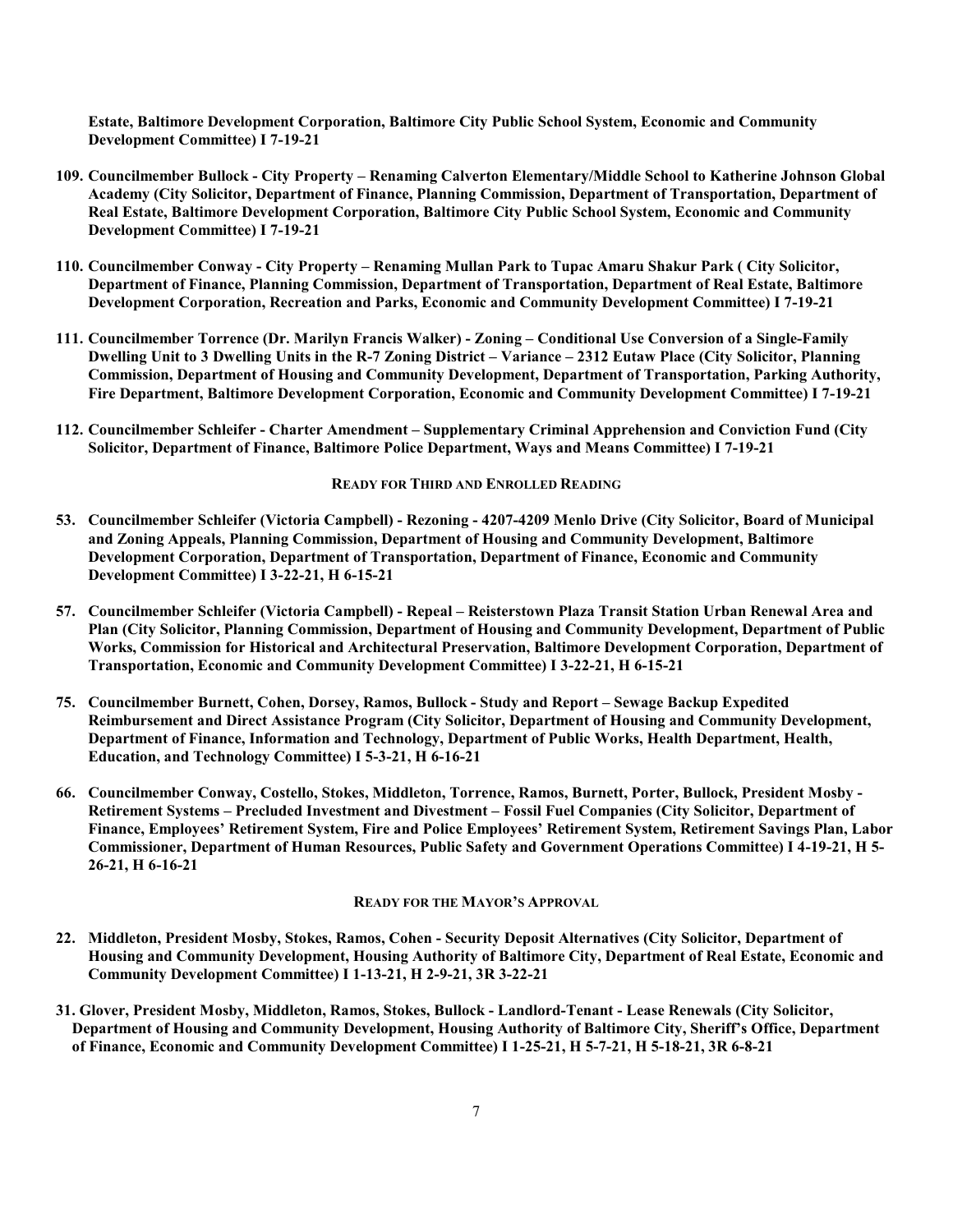**1. Burnett, Cohen, Dorsey, Bullock - Surveillance Technology in Baltimore (City Solicitor, Baltimore City Information Technology, Police Department, Mayor's Office of Criminal Justice, Department of Transportation, 9-1-1 Dispatch, Department of Finance, Public Safety and Government Operations Committee) I 1-11-21, H 2-24-21, H 5-12-21, H 5-26-21**

#### **SIGNED BY MAYOR**

- **7. Costello, President Mosby, Stokes, Dorsey, Ramos, Burnett, McCray, Middleton, Bullock, Porter, Cohen, Torrence, Glover - COVID-19 Restaurant, Consumer, and Gig Worker Relief Act (Temporary Limit on Third-Party Delivery Services Fees) (City Solicitor, Health Department, Baltimore Development Corporation, Downtown Partnership of Baltimore, Department of Finance, Ways and Means Committee) I 1-11-21, H 1-19-21, 3R 1-25-21, S 2-8-21**
- **17. Dorsey, Burnett, Cohen Study and Report City Employee Parking Benefits (Department of Human Resources, Office of the Mayor, Department of Finance, Public Safety and Government Operations Committee) I 1-11-21, H 1-27-21, 3R 2-22- 21, S 3-1-21**
- **18. Dorsey, Burnett, Cohen, Bullock, Glover, Torrence Study and Report Towing Dispatch Systems (Department of Transportation, Office of the Mayor, Department of Finance, Public Safety and Government Operations Committee) I 1-11-21, H 1-27-21, 3R 2-22-21, S 3-1-21**
- **3. Dorsey, Burnett, Cohen, Glover, Middleton, Bullock, Schleifer, Porter, Torrence, Ramos Baltimore City Workgroup on Nuisance Parking and Auto Businesses (City Solicitor, Department of Transportation, Department of Housing and Community Development, Police Department, Office of the Mayor, Department of Finance, Public Safety and Government Operations Committee) I 1-11-21, H 2-10-21, 3R 3-8-21, S 3-10-21**
- **8. Schleifer, Middleton City Property Naming the Playground in Northwest Park, Located at 2027 West Rogers Avenue, to be the Rikki Spector Playground (City Solicitor, Planning Commission, Baltimore Development Corporation, Department of Recreation and Parks, Department of Finance, Economic and Community Development Committee) I 1-11-21, H 2-9-21, 3R 3-8-21, S 3-10-21**
- **14. Burnett, Cohen, Dorsey, McCray, Middleton, Bullock, Torrence, Glover Baltimore City Fire Department Reporting Requirements (City Solicitor, Fire Department, Department of Finance, Public Safety and Government Operations Committee) I 1-11-21, H 1-27-21, H 2-10-21, H 2-17-21, 3R 2-22-21, S 3-10-21**
- **32. President Mosby (Administration), Middleton Salary Director of Public Works (City Solicitor, Department of Public Works, Department of Finance, Ways and Means Committee) I 2-8-21, H 2-16-21, 3R 3-8-21, S 3-10-21**
- **5. Conway (810 Argonne, LLC) Zoning Conditional Use Conversion of a Single-Family Dwelling Unit to 2 Dwelling Units in the R-7 Zoning District – Variances – 810 Argonne Drive (City Solicitor, Board of Municipal and Zoning Appeals, Planning Commission, Department of Housing and Community Development, Fire Department, Baltimore Development Corporation, Baltimore City Parking Authority Board, Department of Transportation, Economic and Community Development Committee) I 1-11-21, H 3-2-21, 3R 3-22-21, S 3-31-21**
- **6. Conway (Govmoco, LLC) Rezoning 407 Benninghaus Road (City Solicitor, Board of Municipal and Zoning Appeals, Planning Commission, Department of Housing and Community Development, Baltimore Development Corporation, Department of Transportation, Economic and Community Development Committee) I 1-11-21, H 3-2-21, 3R 3-22-21, S 3-31- 21**
- **10. Torrence (2087 Druid Park Drive LLC) Rezoning 2087 Druid Park Drive (City Solicitor, Board of Municipal and Zoning Appeals, Planning Commission, Department of Housing and Community Development, Baltimore Development Corporation, Department of Transportation, Economic and Community Development Committee) I 1-11-21, H 3-2-21, 3R 3- 22-21, S 3-31-21**
- **11. Torrence (The Arch Street Social Club, Incorporated) Rezoning 2426 Pennsylvania Avenue (City Solicitor, Board of**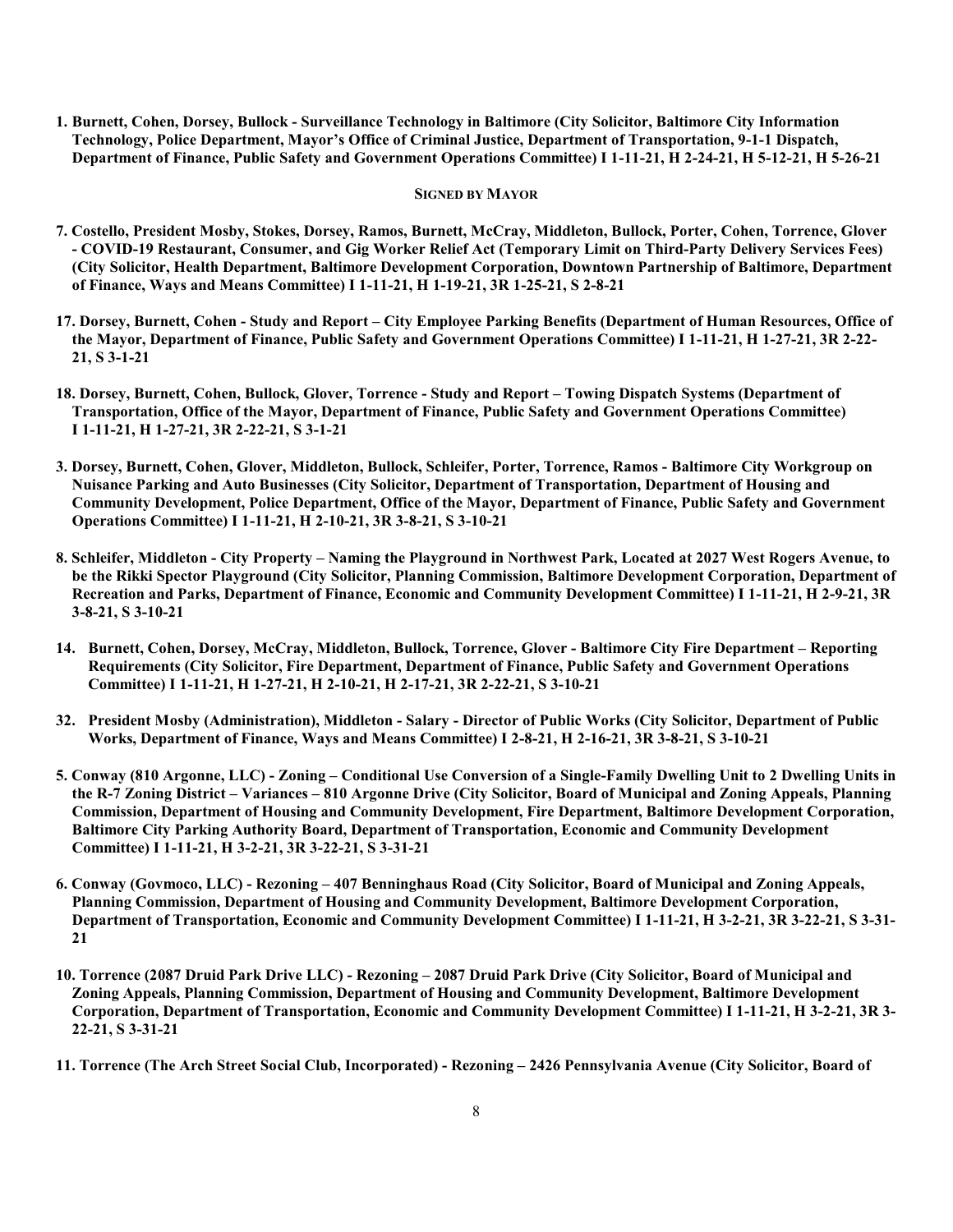**Municipal and Zoning Appeals, Planning Commission, Department of Housing and Community Development, Baltimore Development Corporation, Department of Transportation, Economic and Community Development Committee) I 1-11-21, H 3-2-21, 3R 3-22-21, S 3-31-21**

- **13. Cohen (GLW Partners) Rezoning 4015 Foster Avenue, 4000 Hudson Street, and 801 South Haven Street (City Solicitor, Board of Municipal and Zoning Appeals, Planning Commission, Department of Housing and Community Development, Baltimore Development Corporation, Department of Transportation, Economic and Community Development Committee) I 1-11-21, H 3-2-21, 3R 3-22-21, S 3-31-21**
- **15. Bullock (Innovation Alley, LLC) Zoning Conditional Use Parking Lots 115 and 118 Mount Clare Street (City Solicitor, Board of Municipal and Zoning Appeals, Planning Commission, Department of Housing and Community Development, Baltimore Development Corporation, Department of Transportation, Baltimore City Parking Authority Board, Economic and Community Development Committee) I 1-11-21, H 3-2-21, 3R 3-22-21, S 3-31-21**
- **21. Stokes, President Mosby, Middleton, Ramos, Bullock, Cohen, Glover, Torrence Late Fees for Past Due Rent (City Solicitor, Department of Housing and Community Development, Housing Authority of Baltimore City, Department of Real Estate, Economic and Community Development Committee) I 1-13-21, H 2-9-21, 3R 3-22-21, S 3-31-21**
- **24. Burnett, Cohen, Dorsey, Middleton, Bullock, Torrence Minority and Women's Business Utilization Emergencies (City Solicitor, Department of Finance, Fire Department, Baltimore Development Corporation, City Administrator, Minority and Women's Business Opportunity Office, Mayor's Office of Minority and Women's Business Development, Office of Emergency Management, Public Safety and Government Operations Committee) I 1-25-21, H 3-3-21, 3R 3-22-21, S 3-31- 21**
- **20. Middleton, Burnett, McCray, Cohen, Glover, Torrence, Ramos, Stokes, Porter Baltimore City Commission for Women – Ex-Officio Members (City Solicitor, Office of the Mayor, Mayor's Business Opportunity Office, Rules and Legislative Oversight Committee) I 1-11-21, H 3-11-21, 3R 4-5-21, S 5-12-21**
- **36. Dorsey, Burnett, Cohen, Porter, Torrence, Schleifer, Ramos City Code Definitions and Rules of Interpretation (City Solicitor, Department of Finance, Department of Legislative Reference, Rules and Legislative Oversight Committee) I 2- 8-21, H 3-11-21, 3R 4-5-21, S 5-12-21**
- **38. Burnett, Cohen, Dorsey, Porter, Middleton, Bullock Human-Trafficking Notice Requirements Modifications (City Solicitor, Baltimore Development Corporation, Health Department, Police Department, Department of Housing and Community Development, Mayor's Office of Homeless Services, Mayor's Office of Criminal Justice, Department of General Services, Department of Social Services, Finance Department, Mayor's Office of Neighborhood Safety and Engagement, Public Safety and Government Operations Committee) I 2-8-21, H 3-24-21, 3R 4-19-21, S 5-12-21**
- **44. President Mosby (Comptroller) Retirement Boards Composition (City Administrator, City Solicitor, Retirement Savings Plan, Fire and Police Employees' Retirement System, Comptroller, Baltimore Police Department, Baltimore City Fire Department, Department of Human Resources, Baltimore City Public School System, Department of Finance, Labor Commissioner, Public Safety and Government Operations Committee) I 2-22-21, H 3-24-21, 3R 4-19-21, S 5-12-21**
- **40. President Mosby (the Administration) Flood Plain Management Code Revision (City Solicitor, Planning Commission, Board of Municipal and Zoning Appeals, Sustainability Commission, Department of Housing and Community Development, Department of Finance, Economic and Community Development Committee) I 2-22-21, H 5-4-21, 3R 5-17- 21, S 5-21-21**
- **26. Porter (MRP Industrial) Rezoning 1201 South Caton Avenue (City Solicitor, Board of Municipal and Zoning Appeals, Planning Commission, Department of Housing and Community Development, Baltimore Development Corporation, Department of Transportation, Economic and Community Development Committee) I 1-25-21, H 4-13-21, 3R 5-3-21, S 5- 21-21**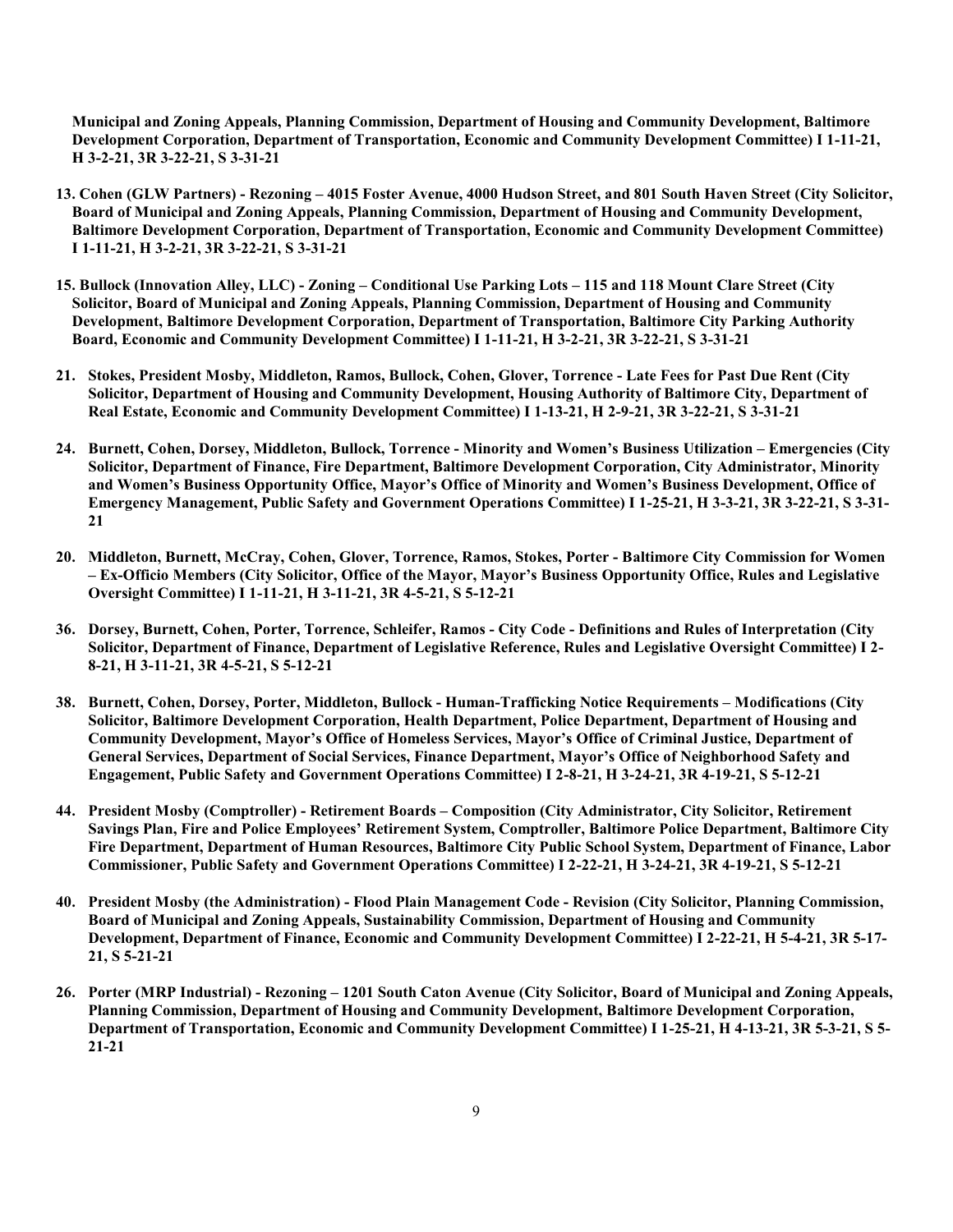- **80. The Council President (The Administration (Department of Finance)) Ordinance of Estimates for the Fiscal Year Ending June 30, 2022 (Ways and Means Committee) I 5-17-21, H 5-27-21, H 6-1-21, H 6-2-21, H 6-3-21, H 6-4-21, H 6-7- 21, 3R 6-8-21, S 6-9-21**
- **82. The Council President (Baltimore City Board of School Commissioners) Operating Budget for the Baltimore City Board of School Commissioners For the Fiscal Year Ending June 30, 2022 (Ways and Means Committee) I 5-17-21, H 5-27-21, H 6-7-21, 3R 6-8-21, S 6-9-21**
- **81. The Council President (The Administration (Department of Finance)) Annual Property Tax Fiscal Year 2022 (Ways and Means Committee) I 5-17-21, H 5-27-21, 3R 6-8-21, S 6-9-21**
- **27. Costello RPP Area 9 (Federal Hill) Exception for 1 East Montgomery Street (City Solicitor, Department of Planning, Department of Housing and Community Development, Police Department, Department of Transportation, Baltimore City Parking Authority Board, Economic and Community Development Committee) I 1-25-21, H 4-13-21, 3R 5-3-21, S 6-14-21**
- **72. President Mosby (The Administration [Department of Finance]) Local 911 Telephone Fee Revision (City Solicitor, Fire Department, Department of Finance, Police Department, Information and Technology, Ways and Means Committee) I 5-3-21, H 5-25-21, H 6-7-21, 3R 6-8-21, S 6-14-21**
- **62. Councilmembers Costello, Schleifer, Cohen, Bullock, Middleton, Torrence, Conway, Glover, Stokes, High-Performance Newly Constructed Dwellings - Clarifications (City Solicitor, Department of Finance, Department of Planning, Baltimore Development Corporation, Live Baltimore, Ways and Means Committee) I 4-5-21, H 4-27-21, 3R 5-17-21, S 6-14-21**
- **19. Burnett, Cohen, Dorsey, Stokes, Glover, Ramos Baltimore City Office of LGBTQ Affairs (City Solicitor, Board of Ethics, Office of the Mayor, Department of Finance, Rules and Legislative Oversight Committee) I 1-11-21, H 4-8-21, H 5-20-21, 3R 6-14-21, S 6-30-21**
- **23. Glover Urban Renewal Middle East Amendment 14 (City Solicitor, Planning Department, Department of Housing and Community Development, Department of Public Works, Commission for Historical and Architectural Preservation, Baltimore Development Corporation, Department of Transportation, Economic and Community Development Committee) I 1-25-21, H 5-4-21, 3R 6-8-21, S 7-14-21**
- **25. Cohen (Maryland Department of Transportation Maryland Port Administration) Rezoning 2200, 2205, 2220, 2300, 2301, 2310, 2330, 2400, and 2500 Broening Highway and Block 6916, Lot 015 (City Solicitor, Board of Municipal and Zoning Appeals, Planning Commission, Department of Housing and Community Development, Baltimore Development Corporation, Department of Transportation, Economic and Community Development Committee) I 1-25-21, H 5-11-21, 3R 6-8-21, S 7-14-21**
- **28. Ramos Landmark List Clifton School (City Solicitor, Board of Municipal and Zoning Appeals, Planning Commission, Department of Housing and Community Development, Commission for Historical and Architectural Preservation, Baltimore Development Corporation, Education, Workforce, and Youth Committee) I 1-25-21, H 5-13-21, 3R 6-8-21, S 7- 14-21**
- **42. President Mosby (Comptroller) Real Estate Records Modernization (City Solicitor, Comptroller, Department of Finance, Baltimore City Information Technology, Department of Housing and Community Development, Department of Real Estate, Baltimore City Archives, Ways and Means Committee) I 2-22-21, H 4-27-21, 3R 5-17-21, S 7-14-21**
- **45. Councilmember Ramos Rezoning Block 4053, Lot 013, Ward 09, Section 020 (City Solicitor, Board of Municipal and Zoning Appeals, Planning Commission, Department of Housing and Community Development, Department of Transportation, Department of Finance, Baltimore Development Corporation, Economic and Community Development Committee) I 2-22-21, H 5-11-21, 3R 6-8-21, S 7-14-21**
- **49. Councilmember Cohen, Burnett, Dorsey, Middleton, Bullock, Ramos, Torrence Prohibited Disposals Fines and**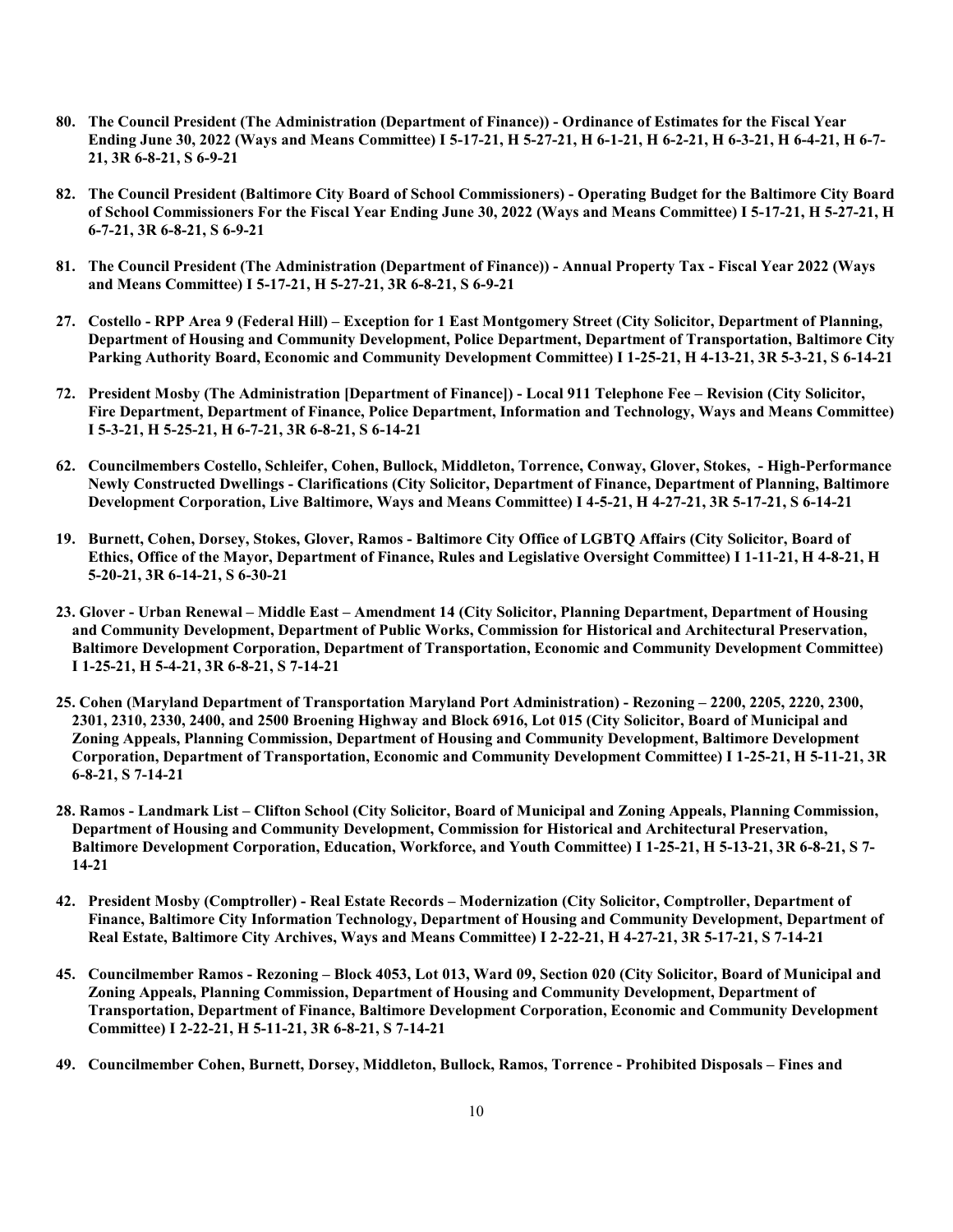**Reporting (The Neighbors Against Predatory Dumping Act) (City Solicitor, Department of Finance, Health Department, Department of Housing and Community Development, Department of Public Works, Environmental Control Board, Health, Education, and Technology Committee) I 3-8-21, H 4-21-21, 3R 5-17-21, S 7-14-21**

- **60. Councilmembers Burnett, Cohen, Dorsey, Bullock, Middleton, Ramos Study and Report Fire Department Promotional Practices (City Solicitor, Department of Finance, Baltimore City Fire Department, City Administrator, Department of Human Resources, Labor Commissioner, Office of Equity and Civil Rights, Public Safety and Government Operations Committee) I 4-5-21, H 5-12-21, 3R 6-8-21, S 7-14-21**
- **59. Councilmember Stokes, McCray, Middleton, Porter, Ramos, Conway, Glover, Costello, Cohen, Torrence, Burnett Study and Report – Succession Planning (City Solicitor, Department of Human Resources, Employees' Retirement System, Baltimore City Public School System, Mayor's Office of Economic Development, Department of Finance, Public Safety and Government Operations Committee) I 3-22-21, H 5-12-21, 3R 6-8-21, S 7-16-21**

#### **CITY COUNCIL RESOLUTIONS**

- **1R. Ramos, Dorsey, Burnett, Middleton, Bullock, Torrence, Cohen, Stokes, Glover A Resolution concerning Investigative Hearing – Affordable Housing Trust Fund (Department of Housing and Community Development, Housing Authority of Baltimore City, Department of Finance, Economic and Community Development Committee) I 1-13-21**
- **3R. McCray, Ramos, Middleton, Bullock, Torrence, Cohen, Stokes, Burnett, Glover, Porter, Conway A Resolution concerning Informational Hearing – Baltimore's COVID-19 Vaccination Plan (Health Department, Health, Environment, and Technology Committee) I 1-13-21, H 1-27-21, H 6-16-21**
- **4R. Stokes, Glover, Middleton, Cohen, Burnett, Porter A Resolution concerning Recognizing Systemic Racism as a Public Health Crisis (Health Committee, Office of Civil Rights and Wage Enforcement, Baltimore City Public School System, Department of Transportation, City Solicitor, Department of Housing and Community Development, Department of Recreation and Parks, Police Department, Department of Planning, Health, Environment, and Technology Committee) I 1-13-21**
- **5R. Stokes, Glover, Middleton, Bullock, Cohen, McCray A Resolution concerning Department of General Services Update on Sanitizing City-Owned Buildings (Department of General Services, Health Department, Office of the Mayor, Mayor's Office of Employment Development, Mayor's Office of Homeless Services, Department of Recreation and Parks, Baltimore Convention Center, Housing Authority of Baltimore City, Department of Transportation, Health, Environment, and Technology Committee) I 1-13-21**
- **7R. Conway, Ramos, Burnett, President Mosby, McCray, Middleton, Bullock, Torrence, Glover, Porter, Stokes, Cohen A Resolution concerning Investigative Hearing - Water Billing System (Department of Public Works, Department of Finance, Rules and Legislative Oversight Committee) I 1-13-21, H 3-25-21**
- **11R. Middleton, McCray, Burnett, Bullock A Resolution concerning Informational Hearing Financial Literacy Curriculum Content Within the Baltimore City Public School System (City Solicitor, Baltimore City Public School System, Mayor's Office of Employment Development, Mayor's Office of Children and Family Success, Department of Finance, Education, Workforce, and Youth Committee) I 1-25-21, H 5-6-21**
- **16R. Burnett, Cohen, Dorsey, Porter, Middleton, Ramos, Bullock A Resolution concerning Investigative Hearing – Building Backups of Untreated Sewage (City Solicitor, Department of Public Works, Department of Health, Mayor's Office of Emergency Management, 311 Services, Finance Department, Department of Housing and Community Development, Mayor's Office of Performance and Initiative, Health, Environment, and Technology Committee) I 2-8- 21, H 3-24-21**
- **17R. Burnett, Porter, Middleton, Bullock, Cohen, Stokes A Resolution concerning Investigative Hearing Arson and Fire Fatality Awareness: Re-instituting the Baltimore City Joint Agency Arson Task Force (Fire Department, Police**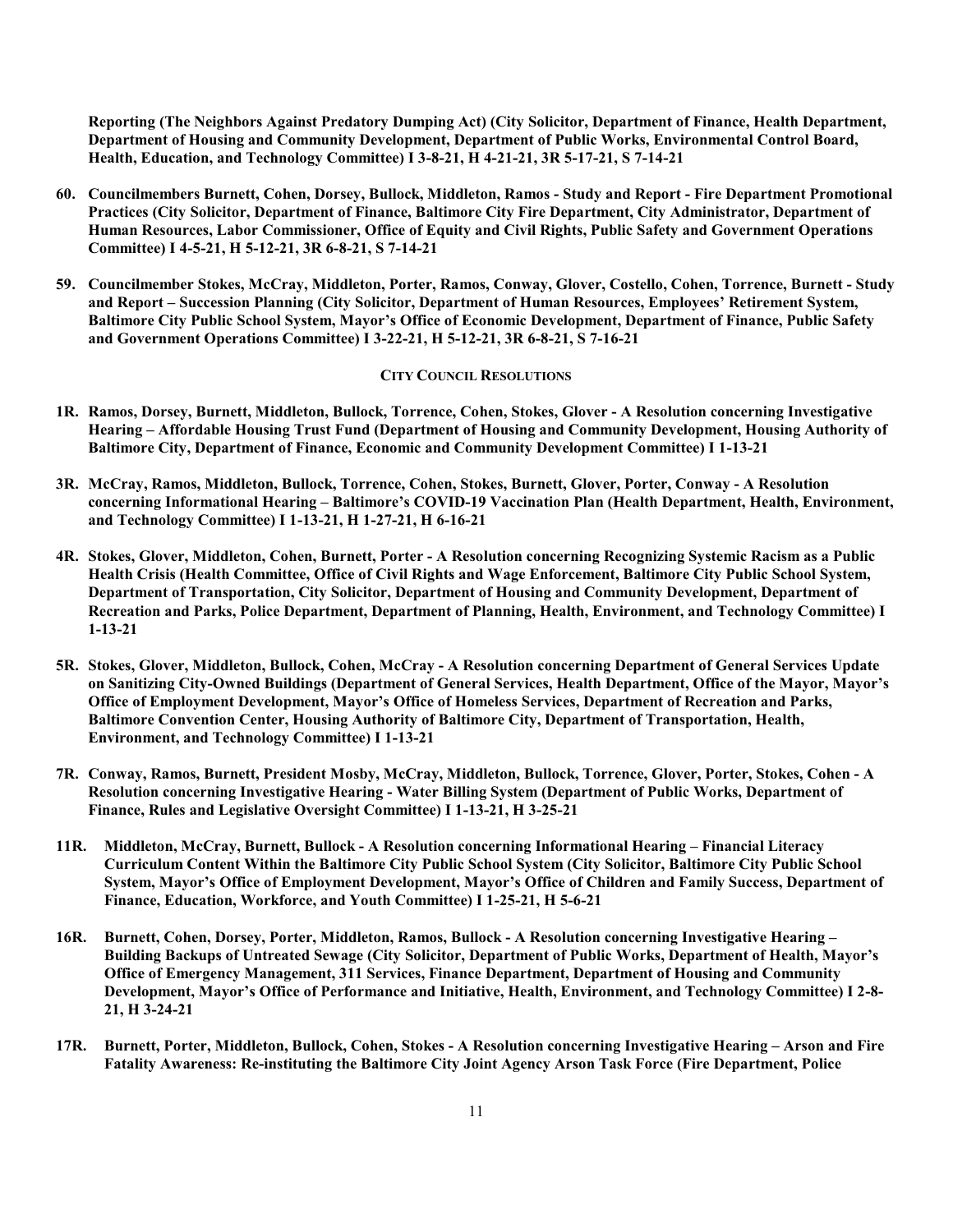**Department, State's Attorney, Department of Health, Mayor's Office of Criminal Justice, Baltimore City Public School System, Mayor's Office of Homeless Services, City Solicitor, Department of Housing and Community Development, Department of Finance, Mayor's Office of Neighborhood Safety and Engagement, Public Safety and Government Operations Committee) I 2-8-21, H 7-7-21**

- **23R. Councilmembers Dorsey, Burnett, Cohen, Bullock, Middleton Informational Hearing "1% for Art" Program ( City Solicitor, Baltimore Development Corporation, Parking Authority, Planning Commission, Department of Public Works, Department of Recreation and Parks, Department of Transportation, Mayor's Office, Baltimore Office of Promotion & the Arts, Department of Finance, Ways and Means Committee) I 2-22-21**
- **24R. Councilmember Ramos, McCray, Porter, Bullock, Middleton Informational Hearing Baltimore City Tax Sale (City Solicitor, Department of Housing and Community Development, Comptroller, Baltimore City Information Technology, Department of Finance, Ways and Means Committee) I 2-22-21**
- **27R. Councilmember Torrence, Middleton, Burnett, Bullock, McCray, Ramos, Stokes, Porter, Cohen Informational Hearing - Illegal Dumping (City Solicitor, Health Department, Department of Housing and Community Development, Department of Public Works, Mayor's Office of Performance and Innovation, Baltimore Police Department, Health, Environment, and Technology Committee) I 3-8-21, H 5-5-21**
- **28R. Councilmember Ramos, Middleton, Bullock, Schleifer, Torrence, Stokes, Cohen, Porter Informational Hearing – Baltimore's Plan for our Neighbors Experiencing Homelessness and Residing in Hotels during the Pandemic (City Solicitor, Department of Finance, City Administrator, Department of Housing and Community Development, Mayor's Office of Children and Family Success, Mayor's Office of Homeless Services, Economic and Community Development Committee) I 3-8-21, H 5-25-21**
- **34R. Councilmember Glover, Middleton, Burnett, Bullock, McCray, Ramos, Torrence Informational Hearing Baltimore City Broadband Expansion (City Solicitor, Department of Finance, Information Technology, Comptroller, Department of Transportation, Health, Education, and Technology Committee) I 3-8-21**
- **35R. Councilmember Stokes, Bullock, Ramos, Porter, Middleton, Schleifer Informational Hearing "Passing Through" Baltimore City Public School Students (Baltimore City Public School System, Education, Workforce, and Youth Committee) I 3-22-21, H 4-8-21**
- **36R. Councilmember Ramos, Bullock, Porter, Middleton, Glover, Conway, Torrence, Burnett, Cohen, Dorsey, Stokes - Informational Hearing - Avoiding an Eviction Crisis (City Solicitor, Department of Finance, Mayor's Office of Children and Family Success, Department of Housing and Community Development, Mayor's Office of Immigrant Affairs, Housing Authority of Baltimore City, Economic and Community Development Committee) I 4-5-21, H 7-13-21**
- **37R. Councilmember Porter, Bullock, Middleton, Ramos, Cohen, Conway, Stokes, Glover, Burnett, Torrence- Informational Hearing - Studying Options to rid Baltimore City of Vacant Properties (City Solicitor, Department of Finance, Department of Housing and Community Development, Department of Health, Economic and Community Development Committee) I 4-5-21, H 6-29-21**
- **38R. Councilmember Stokes, President Mosby, Councilmember Cohen, Middleton, Ramos, Glover, Burnett, Torrence - Banning Contracts with Georgia Due to Voter Suppression I 4-5-21**
- **39R. Councilmember McCray, Porter, Middleton, Ramos, Bullock, Glover, Torrence, Stokes, Conway, Cohen Violence Against Women – An Overlooked Public Health Crisis (City Solicitor, Baltimore Police Department, Baltimore City Health Department, Mayor's Office of Neighborhood Safety and Engagement, Mayor's Office of Children and Family Success, Sheriff's Office, State's Attorney's Office, Health, Education, and Technology Committee) I 4-19-21, H 6-16- 21**
- **40R. Councilmember Conway, Porter, Middleton, Bullock, McCray, Torrence Informational Hearing Crime Prevention**